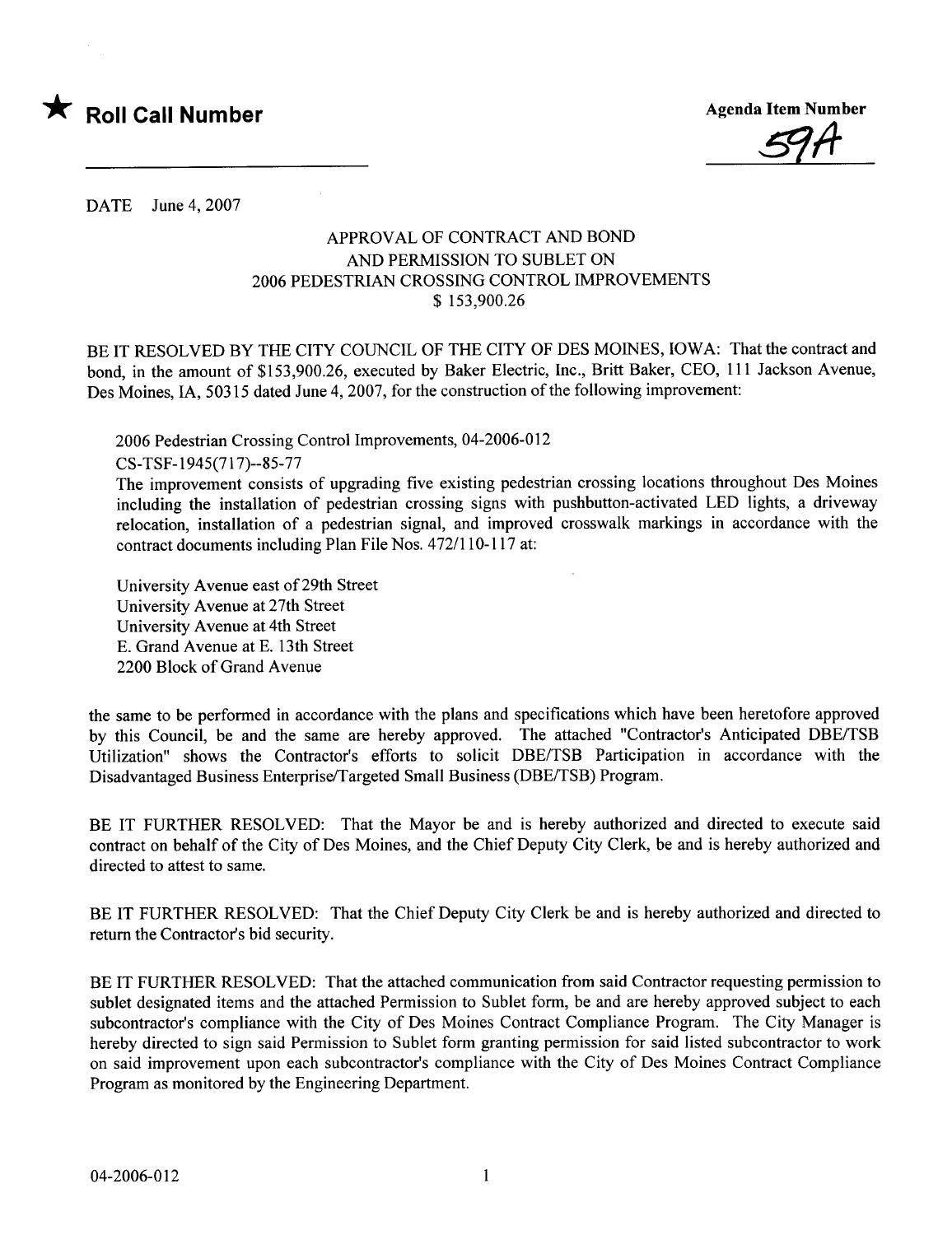



DATE June 4, 2007

BE IT FURTHER RESOLVED: That the Des Moines Finance Director is hereby authorized to encumber this contract amount against the funds as identified below, and to acquire Builder's Risk Insurance, if appropriate, for the above referenced improvement.

Moved by to adopt.

FORM APPROVED Withlin

~

Kathleen Vanderpool Deputy City Attorney

Funding Source: 2007-2008 CIP, Page Traffic-4, City-wide Neighborhood Traffic Control Program, STR131, Various Funding, Being:

\$58,570.00 in Iowa DOT Traffic Safety Funds for 100% of Divisions 1 material costs only (Max \$75,000) and \$95,330.26 in G. O. Bonds from STR131 for 100% of Division 2 work

| <b>COUNCIL ACTION</b> | <b>YEAS</b> | <b>NAYS</b> | <b>PASS</b> | <b>ABSENT</b>   | I, Jody Witmer, Chief Deputy City Clerk of said City      |
|-----------------------|-------------|-------------|-------------|-----------------|-----------------------------------------------------------|
| <b>COWNIE</b>         |             |             |             |                 | Council, hereby certify that at a meeting of the City     |
| <b>COLEMAN</b>        |             |             |             |                 | Council, held on the above date, among other              |
| <b>HENSLEY</b>        |             |             |             |                 | proceedings the above was adopted.                        |
| <b>KIERNAN</b>        |             |             |             |                 |                                                           |
| <b>MAHAFFEY</b>       |             |             |             |                 | IN WITNESS WHEREOF, I have hereunto set my hand           |
| <b>MEYER</b>          |             |             |             |                 | and affixed my seal the day and year first above written. |
| <b>VLASSIS</b>        |             |             |             |                 |                                                           |
| <b>TOTAL</b>          |             |             |             |                 |                                                           |
| <b>MOTION CARRIED</b> |             |             |             | <b>APPROVED</b> |                                                           |
|                       |             |             |             |                 |                                                           |
|                       |             |             |             |                 |                                                           |
|                       |             |             |             | Mayor           |                                                           |

Chief Deputy City Clerk